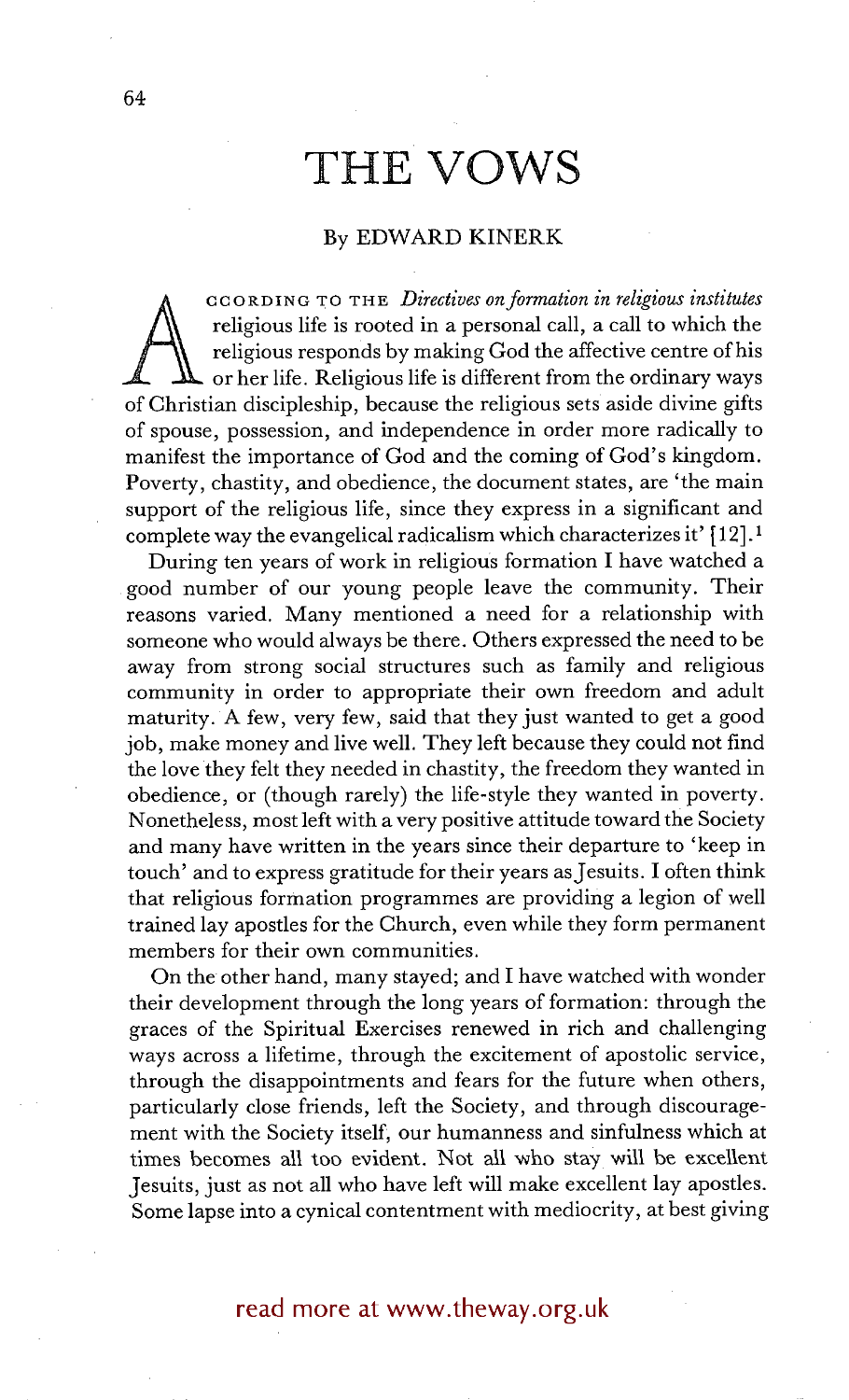lip service to the ideals of religious life and of the Society. Others remain chronically bitter at the Society for not being the perfect family or for not bringing about complete justice on earth, or for any number of our all too obvious shortcomings. But the vast majority of those who stay are neither mediocre nor bitter. These men seem to have been able to maintain their idealism in a spirit of humble realism about the human condition. They have been able to find affective vitality in apostolic service and in community; they have been able to give themselves freely to a process of decision-making which is flawed and fallible without feeling either diminished or beaten down; and they can live the poverty of the Society without excessive consumerism on the one hand and without being overburdened by the Society's collective failings in the area of poverty on the other hand. These men have successfully negotiated the important realization that the ideals of the Society of Jesus and of religious life exist in no utopian state but *only* in the limited persons, actions and structures of Jesuits who have great desires yet who have great weaknesses and sinfulness.

Religious life is the unrelenting quest to promote a kingdom which is coming but whose shape we can never fully imagine. The *Directives*  say that religious life is radical, and it is, but it is not the radicalism of a single extreme. The radicalism of religious life can be found in the tension of trying to embody, in real persons and in real structures, gospel values which will achieve their fullest expression only after we are dead. To live this tension requires tremendous emotional and spiritual maturity; and it places the religious at the heart of the mystery of the Incarnation.

Ever since Vatican II there has been a tension in religious life between a separation from the world and an insertion into the world. The tension has always been there, particularly for apostolic religious, but it has become more explicit in recent statements about the meaning of religious life and the vows. 2 This tension is a major thread which runs through the *Directives'* treatment of religious life and the theology of the vows. It generally appears in the form of a balance between the vertical and the horizontal, the vows as pointing to God alone and the vows as defining a relationship to the world around us. For example, the *Directives* say that religious give 'a public witness of separation with regard to "the spirit of the world" (1 Cor 2, 12) and to the behaviour which it involves, and at the same time of a presence to the world in keeping with the "wisdom of God" (1 Cor 2, 7)' [10]. Elsewhere the *Directives* note that religious life is a 'sign of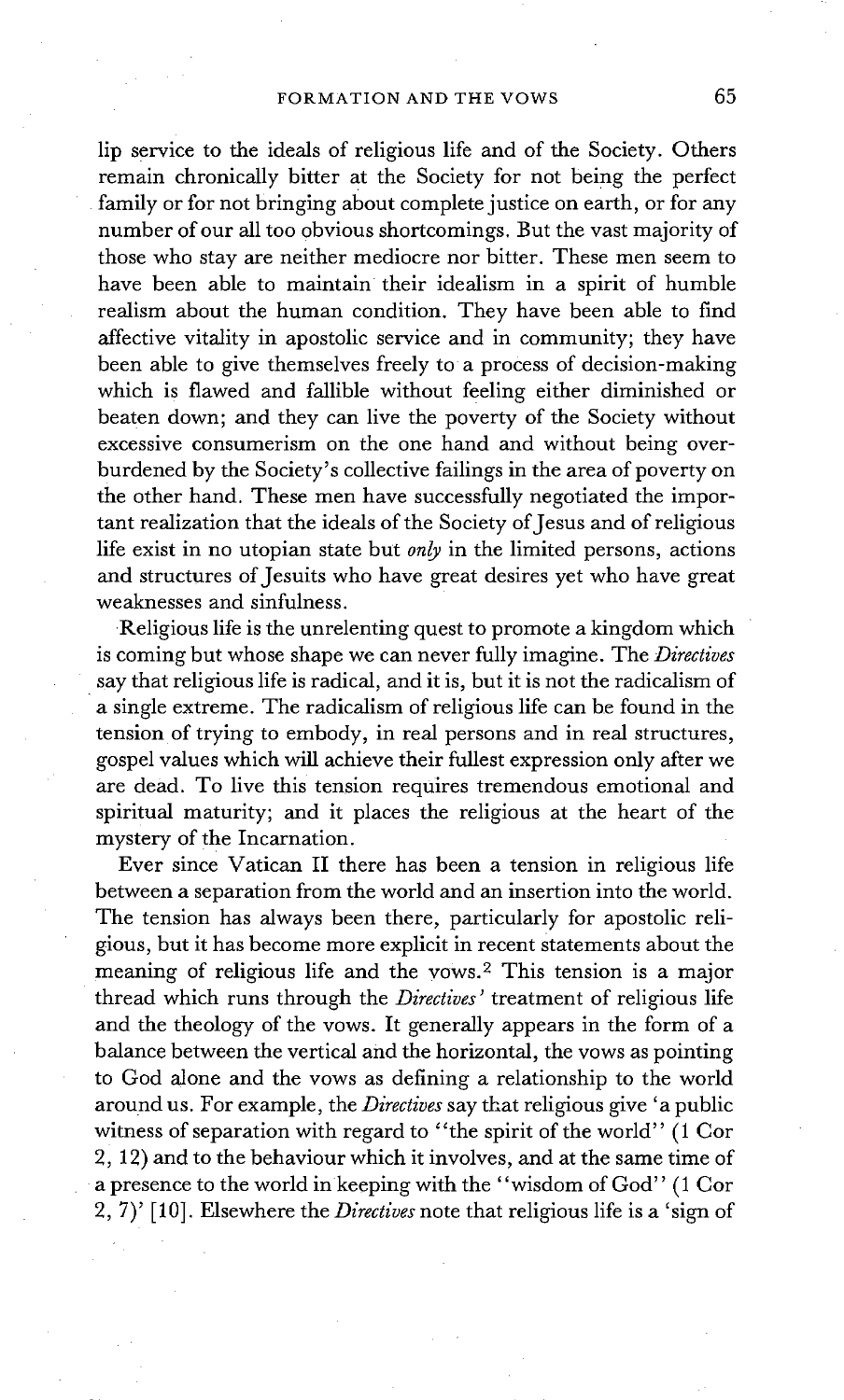the future age', as well as a way of 'service to the Kingdom of God' [7]. Religious life is a state whose 'whole existence becomes a continuous worship of God in love' [7] but which 'helps a religious to cooperate in the construction of human society' [12].

The radicalism of religious life and of the vows is precisely in living this tension, in being a presence in the world which builds up the world while simultaneously pointing to the transcendent reality of a kingdom which can never be fully realized until the end of time. This tension is the dangerous rock upon which many young vocations flounder. In the past it was easier. Religious life enhanced separation from the world, and even for specifically apostolic communities the interaction with others was shaped and limited by a culture which shouted separation. Religious life was radically different and obviously so. Like Antony, the 'founder' of religious life, we could always go farther into the desert, farther away from the city. Now, like Antony in his later life, we are being called back to the city, not to embrace it but to live in it, to transform it, all the while being a sign of the coming of a kingdom which is not of this world. Young people, who demand instant and clear solutions, do not find this balance an easy one to negotiate.

Each vow gives particular shape to the tension between a renunci- 'ation of the world for the sake of the kingdom and a relationship to the world with the hope of transforming it and preparing it for the kingdom. Chastity is 'a sign of the future world' by which the 'human heart.., burns with a love for God' [13]. At the same time chastity brings about 'the possibility of a true dedication to and openness toward others' [13]; chastity 'begets life for the church' [13]. Poverty is embraced in'imitation of Christ' with the 'intent of centering one's life on the poor Jesus, who is contemplated, loved, and followed' [14]. At the same time poverty relates us to others, particularly the poor. Like most of the world, religious share 'a life of labour' with due respect for 'creation and the material objects placed at their disposal' [14]. Furthermore, in a world torn by inequities between the wealthy few and the poor masses, religious have 'a particular sensibility for the poor and for the poverty that exists in the world today' [14]. Finally, obedience is 'an imitation of Christ' in his perfect offering of himself to the Father. Yet it is also 'a participation in his mission' [15]. Religious obedience is not simply a renunciation, a passive oblation of self. Obedience is also given in order to participate more effectively in the ongoing work of salvation.

We have nearly two thousand years of spiritual literature which develop the themes of celibacy and consecrated virginity. Our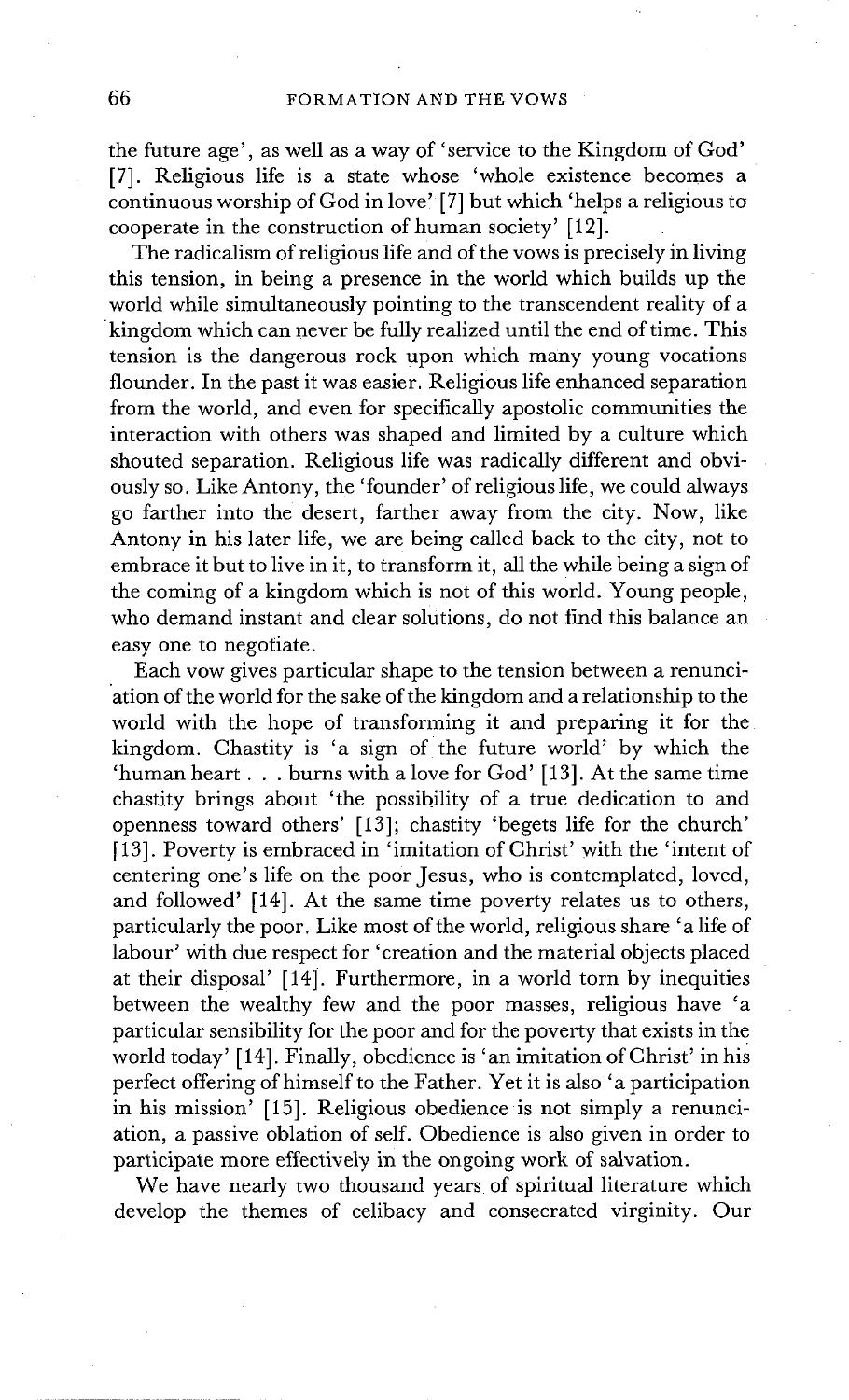chastity was to be like that of the angels, since we were pointing to a kingdom not of this world, one in which men and women do not marry. Now that we live our celibacy in the world, the issue of sexuality has emerged with more nuance and the *Directives* encourage • directors of formation to provide a comprehensive education on sexual development. There is no question of the importance of this kind of education, and we need screening programmes which will ensure that candidates for religious life have an healthy understanding of their own sexualities before they are allowed to enter the novitiate. We also need to understand the continuous unfolding of our sexualities as we grow older.

However, I do not think that sexuality is at the heart of our growth in chastity as much as affectivity is. We know that chastity makes sense only if we view it as a gift to God and a special way of relating to God. Nurturing this relationship is vital to a successful religious vocation. What needs further reflection and articulation is how chastity helps us to love others. The *Directives* assure us that it does and that chastity does develop the full potential of the human personality [13], but we need to reflect more on what this means concretely. What kind of human relations are possible and desirable for a celibate? Obviously, we need people in our lives. We come from families; we belong to communities; and we have friends. Do we relate equally, therefore, to all people? Do friendships, which should certainly be celibate and chaste, have any moral claim on us and on our time? Furthermore, how do we make these friends? Certainly there will be people in our lives with whom we experience a natural affinity and compatibility and these may become lifelong friends. However, are we also able to give ourselves to those, particularly in our communities, with whom we do not find this immediate affinity? Do we belive that we can find affective vitality in these relationships and that we build the kingdom through them?

The *Directives* warn of 'a self-centredness that is content with one's fidelity to purity' [13]. The celibate life-styie, even in community, can protect the religious from the level of sacrifice demanded in • marriage and family. This would be a disaster for the religious, but it is very easy for religious to develop a comfortable independence which isolates them from personal care for other human beings. Celibates can pick and choose their relationships more easily than others, and they can change them more easily, too. Love demands a dying to self, and celibates need to find themselves in situations, both communal and apostolic, which call on them to love until the end.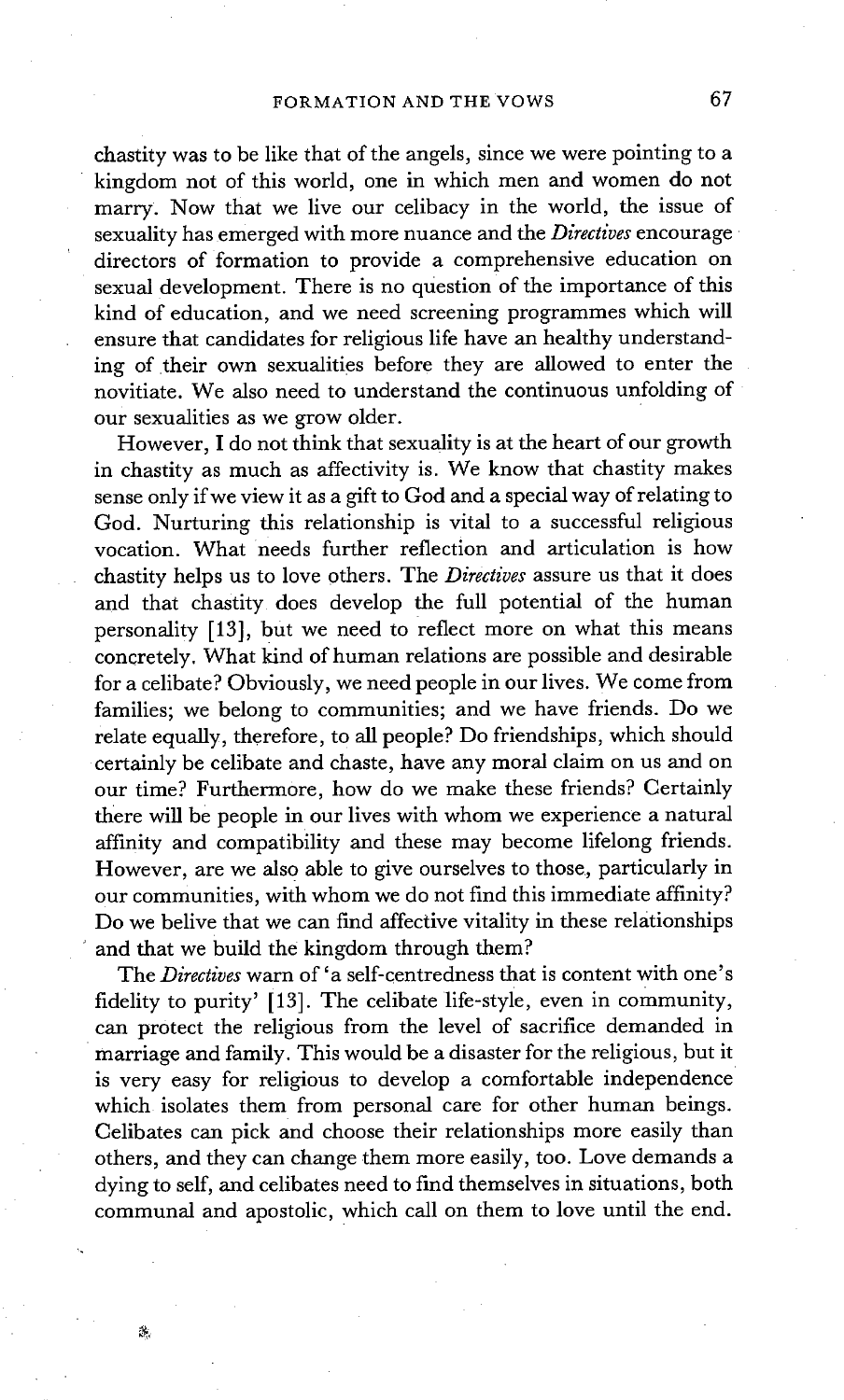One of the surest signs of healthy affective development in a religious is the capacity to give affective and faithful care to one's aging brothers or sisters in the community.

The radicalness of celibacy is in loving, deeply and with commitment, yet without possession. A disciplined aloofness, which hides affections behind work, will not generate 'more abundant fruitfulness' [13] nor will it makes us 'faithful and constant in love' [15]. Neither can we surrender to the immediacy of our feelings. Affective renunciation is as important in celibate loving as it is in marriage. The tension for the religious is to strike a balance between an affective renunciation which points to God alone and the necessary friendships through which our humanity expands and our vocation is supported and gives support. Young Jesuits who seem most successful in this regard are those who have good friendships both inside and outside of the Society, who are able to relate warmly with many different kinds of people, and who know how to turn loneliness into solitude.

Obviously poverty aims at an imitation of Christ whose material poverty was eclipsed by his spiritual poverty. But how does poverty help us to relate to the world, particularly to the poor of the world? This is perhaps one of the most difficult vows for young religious to understand. It is not that they do not want to be poor. Most do, particularly in the beginning, and their desires speak prophetically to all of us. However, there are more subtle issues which emerge. How does one reconcile an expensive education and formation with a preferential option with the poor? How does one reconcile dependence on the community with salaries and personal budgets? How does one reconcile the obvious need to change the unjust and sinful structures which perpetuate poverty and injustice with the beatitudes? To the young religious sheltering the homeless is a more satisfying response to the poor than studying economics, and political action for social change seems more real than the beatitudes.

Religious poverty is not an absolute, and the young religious must learn to negotiate successfully three different tensions. The first is the tension between the requirements for apostolic effectiveness and the desire for true simplicity. Religious formation is expensive, and the costs truly escalate for communities whose commitments require men and women with professional training and advanced degrees. The extremes are obvious. Everything can be justified under the rubric of apostolic effectiveness, and the desire for simplicity can vanish. On the other hand, living in total austerity and forfeiting all resources for apostolic development would nullify the mission of many apostolic communities. We must live in the balance.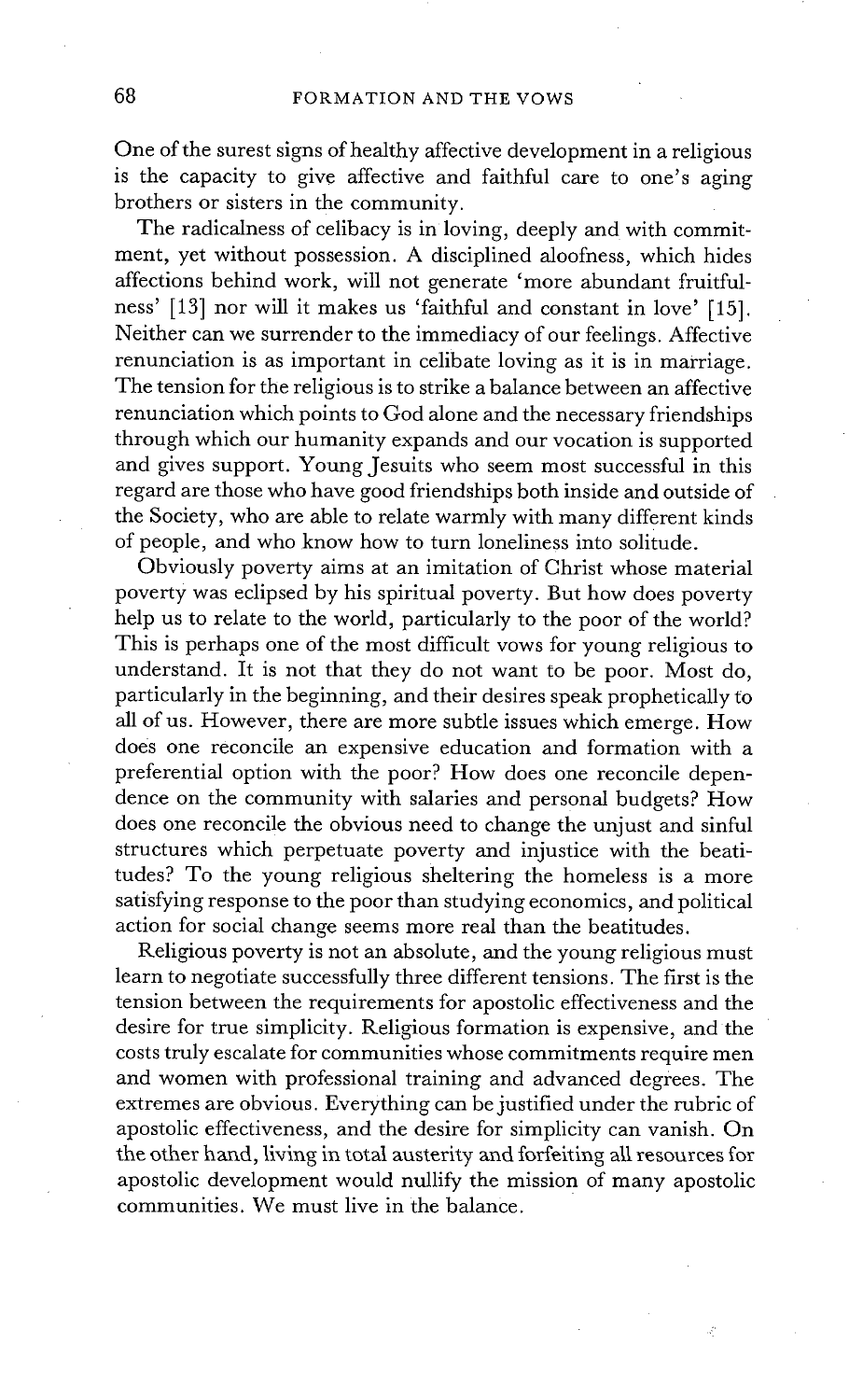A second tension is between financial independence and total dependence on the community. More and more religious work in the world and consequently they manage their own finances or budgets. It is healthy to learn to use money wisely and to take responsibility for our decisions in the use of resources. On the other hand this can perpetuate an individualism which is already rampant in western culture, as well as leading to a life which is simply not poor by anyone's standards. The reverse is a total relinquishing of responsibility to the community. Dependence on the community for our resources is part of the vow of poverty, but simply asking for as much as we can get is both a personal diminishment and a parody of the VOW.

The final tension is between political action for the poor and the beatitudes. Insertion among the poor and an immediate awareness of their problems leads quickly enough to the desire to do something about it. Religious, and the whole Church, should be involved in the quest for economic and political justice. The *Directives* do not dispute this movement; they support it. On the other hand, they remind religious that their poverty is more than simple political action. The vow of poverty has a religious dimension, manifested in the spirit of the beatitudes, which elevates poverty, freely chosen, to a way of entering into the mystery of a fuller union with Christ [14]. Ultimately, our poverty symbolizes the meaning of being human: creatures gratuitously loved and gifted by the Creator.

Through obedience religious offer themselves to the mission of the Father in imitation of the Son. While the practice of obedience varies greatly among religious communities, there often comes a moment in our lives when we are called upon to surrender our own desires, sometimes even what we think best, in order to undertake a certain task. Whatever we may think or feel about the task, we recognize that to refuse would be to violate the bond we have with our community and the promise we have made to God. If the grace of obedience is operant in our lives we undertake the task with hope in the good judgement of our community and with faith in God that God's kingdom will be served. In these moments, which are probably rather rare, it is easy to see how the vow points us to God and throws us into a radical dependence on God, because only God could give meaning and fruitfulness to this kind of surrender. Traditionally, religious obedience meant that we viewed the commands of the superior as if they were manifestations for us of the will of God.

The *Directives* retain this vertical image, but they also supply an horizontal one. Obedience not only relates us to God through the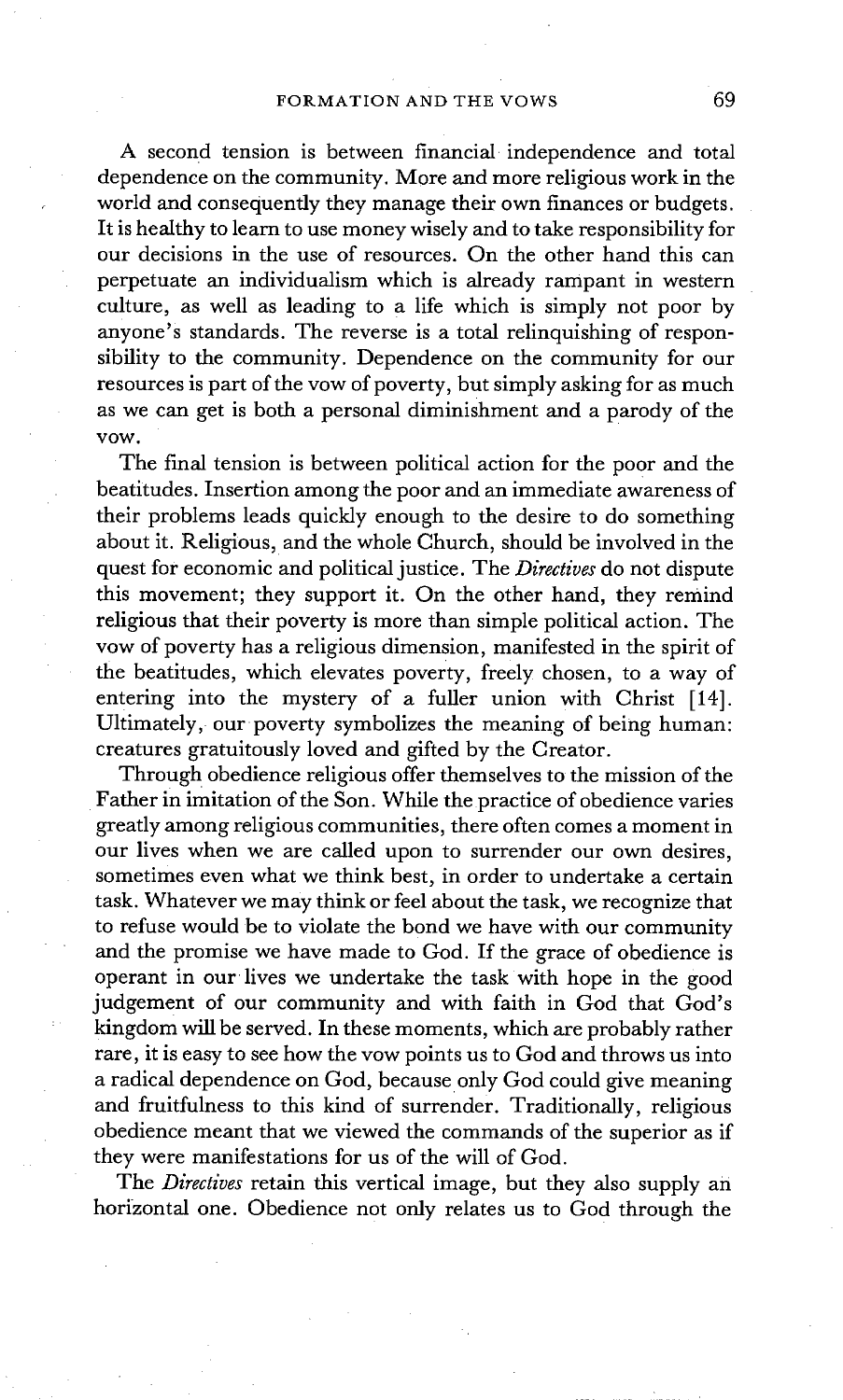mediation of our community and its legitimate superiors, it also relates us to others in dialogue, and most intimately it relates us to the centre of ourselves, to our own autonomy. The *Directives* note that ' a superior who promotes dialogue educates to a responsible and active obedience' [15], and they encourage formation directors to 'leave room for responsible initiatives and decisions' [15].

We live in an age where personal development and accepting one's freedom and responsibilities are considered God-given rights and responsibilities. The young religious in obedience must be able to see how his or her obedience is a collaboration in mission and how his or her contribution is valued. In the beginning stages every incident can be construed as a question of personal automony and integrity. Only after years of growth can the mature religious freely give consent to another, whether it be a person or the group, and not fear loss of self. Dialogue and discernment are directions for the practice of obedience which have not been fully developed in the theology of the vows.

Dialogue is not easy. In some ways it demands more renunciation than blind obedience for it often involves more than just the religious and the superior. Dialogue presupposes discernment, which means that the young religious must go beyond the lack of freedom which is habitually present in us all in order to offer an opinion based more on commitment to the mission of the community than on personal needs. I have not found this to be an easy task, either in young religious or in myself. The tension in religious obedience is to yield independence, since God is all, without losing personal integrity, since we remain responsible for promoting the coming of the kingdom here and now.

It is harder to be a religious now than it was thirty or forty years ago. The strong Catholic culture which once supported and applauded religious life exists no more, and the clear symbols of identification, linked more to a life of separation from the world, have largely disappeared. In the past religious habit, enclosure, and a separated life-style clearly marked religious in the eyes of the public and therefore in the eyes of the entering novices. Religious life was distinctive and that distinctiveness was clear to the public. What was not clear was what went on behind the cloister walls. If the external markings of religious life were clearly visible, the interior life was every bit a mystery. Today the situation is reversed. The individual lives of religious are exposed to the same public scrutiny as anyone else's. We are seen in our strengths and weaknesses, and our sins often make the newspapers. Yet, while our private lives have become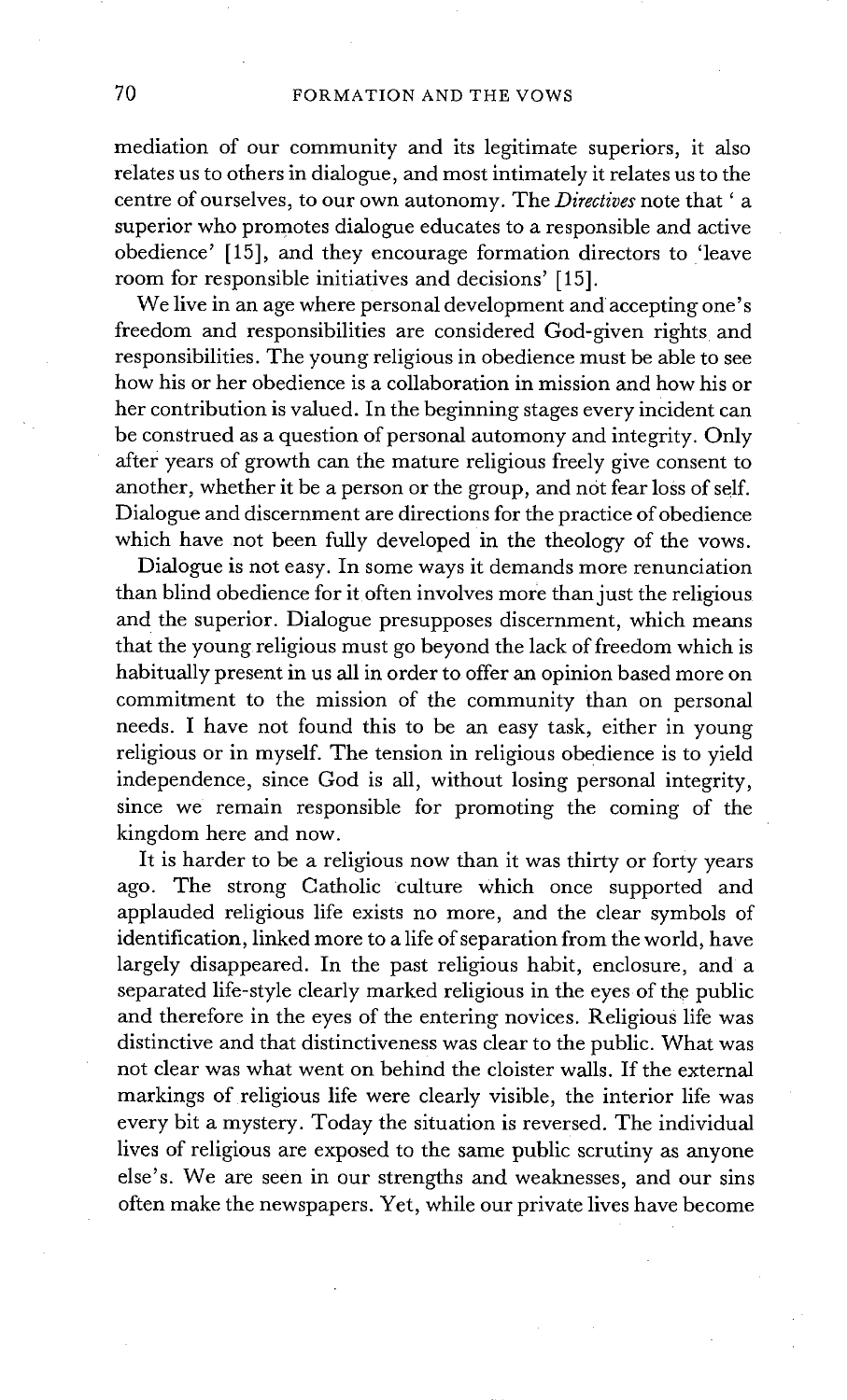more public, our corporate lives as religious institutes have become more hidden.

Since what we wear and where we live no longer define us in the public eye as religious, the burden fails on our community life, our poverty and our service, all of which should be marked by a spirit of prayer. These are the areas in which we experience our vows in the day-to-day, and they are also areas which, for most of us, are becoming more and more visible to the world around us. The quality of our lives together is not just a matter of mutual support; it is a question of witness within a world which wonders if even a man and woman who love each other can live together successfully. Our capacity as celibates to show a fidelity to God alone and a fidelity to the people in our lives, especially in our communities, will be a measure of the distinctiveness of religious life. Another measure will be simplicity and openhandedness of our use of material goods. The level of poverty will vary from community to community and often within communities. However, some degree of simplicity is necessary for credibility, and involvement with the truly poor and marginalized (even if it is only part-time such as in time-tithing) is essential. But most of all, people will notice if we are generous. Religious obedience will remain opaque to most people, who assume that religious have to follow orders just as most of them have to follow orders in one way or another. However, a service rendered joyfully and selflessly will be noticed. The world knows the meaning of job and career and the world will take note of a service which is generous and which is marked by an availability to work where the need is greatest. Of course, our love, our poverty and our service must be marked by prayer. Our prayerfulness is not simply a matter of our personal relationship with God. Our prayerfulness, our faith, our experience of God are vital supports to our brothers and sisters in community and they are also what the world expects from us more than anything else.

The focus of the vows has shifted from the static to the journey. Our religious identity rests less on the externals of separation and more on our imperfect attempts to love celibately, to live simply and generously, and to serve with freedom and joy. The tension between the loftiness of our ideals and the 'humanness' of our response is all too evident, and this is especially hard on the young religious, who seek more immediate satisfaction for their needs for love and meaning. The challenge for directors of formation and for those in formation is to remain in the tension of always becoming something